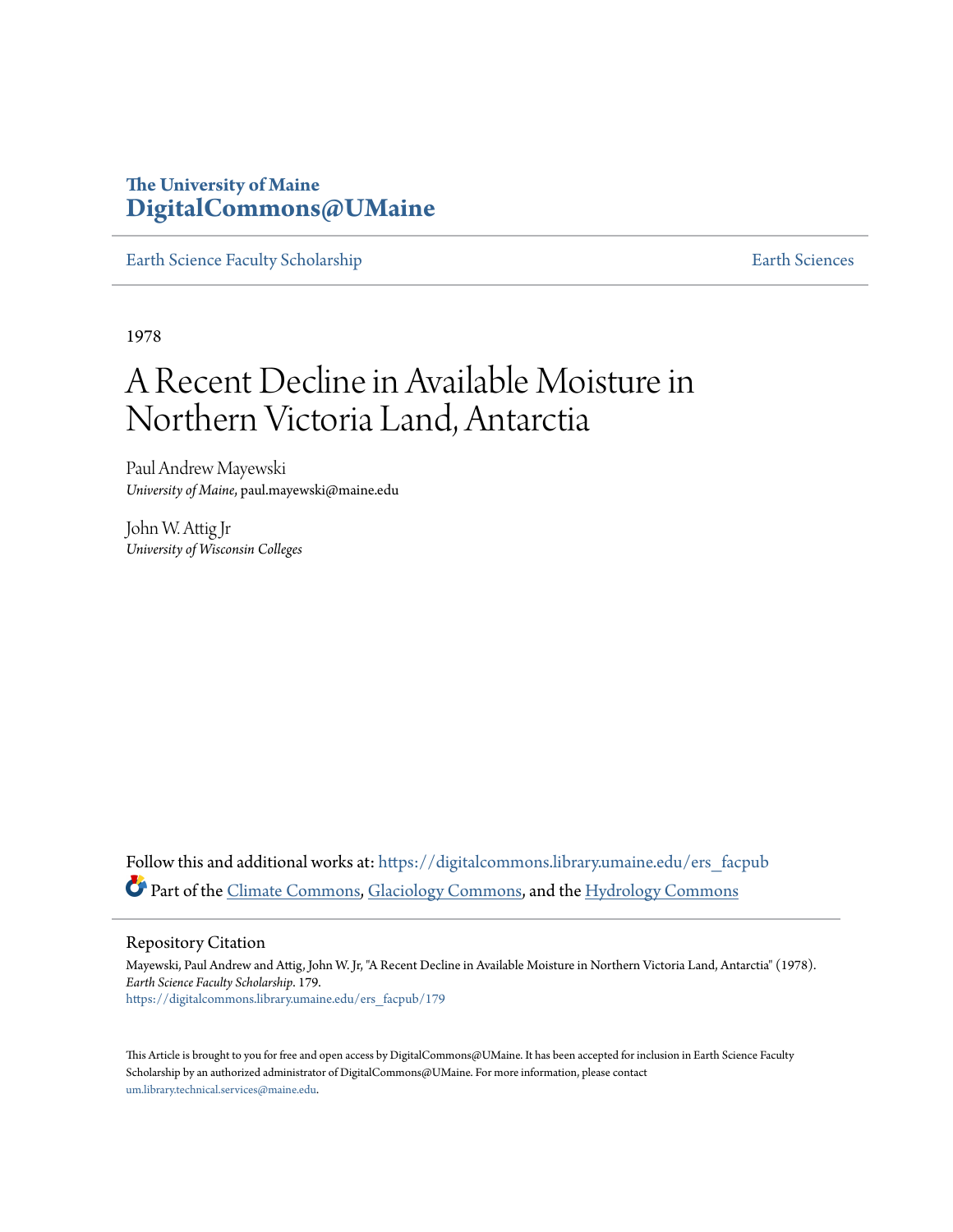### SHORT NOTE

## A RECENT DECLINE IN AVAILABLE MOISTURE IN NORTHERN VICTORIA LAND, ANTARCTICA

#### By PAUL A. MAYEWSKI

(Department of Earth Sciences, University of New Hampshire, Durham, New Hampshire 03824, U.S.A.)

#### and JOHN W. ATTIG, JR.

(Department of Geological Sciences, University of Maine, Orono, Maine 04473, U.S.A.)

ABSTRACT. Evidence from two areas in northern Victoria Land, Antarctica demonstrate that available moisture has been declining since at least 1 265 B.P. The cause is not known.

REsuME. Une baisse recente des ressources en eau disponibles dans le Nord du Victoria Land, Antarctique. Des indices sont rassembles, recueillis depuis deux sites dans le Nord du Victoria Land en Antarctique, pour demontrer que des baisses dans l'alimentation en eau sont survenues depuis au moins 1 265 ans avant nos jours. La cause n'est pas connue.

ZUSAMMENFASSUNG. Neuzeitliche Abnahme der verfugbaren Feuchtigkeit in Nord-Victoria-Land, Antarktika. Beobachtungen aus zwei Gebieten in Nord-Victoria-Land, Antarktika, weisen darauf hin, dass zumindest in den letzten 1 265 Jahren die verfiigbare Feuchtigkeit abgenommen hat. Die bekannt Ursache ist nicht.

RENNICK Glacier (center point lat. 71° 15' S., long. 162° 30' E.) and its tributaries are currently receding. The grounding line is migrating inland (Mayewski and others, in press), and the area of local lakes and snow patches has decreased.

Skinner and Ricker (1968) observed that many small lakes in the Reeves Glacier area (center point lat.  $74^{\circ}$  45' S., long. 162° 00' W.) were formerly as much as 0.3 m deeper. In the Rennick Glacier area lacustrine strandlines and algal peats show that the lakes were formerly more extensive. 14C dates from two samples of algal peats from 4 m and 2 m above current lake level are of 1 265  $\pm$  130 B.P. (6x-4069) and  $1.085 \pm 105$  B.P. (6x-4068), respectively.

Skinner and Ricker (1968) mention apparent decreases in the area of snowdrifts over the past century in the Reeves Glacier area. In the Rennick Glacier area, undated pro-talus ramparts stranded meters to tens of meters in front of snow-patches and snow ramps suggest similar decreases. Air photographs taken in 1962 and 1974 (Fig. I) also show the decrease in snow cover on the walls of an easterly-facing bedrock embayment, west of Rennick Glacier. Similar examples exist elsewhere in the Rennick Glacier region.

The cause of this decrease in available moisture is unknown. However, monitoring of lakes and snowpatches may yield data on short-term climatic changes which will be of particular value when used in conjunction with other climatic data, such as the Holocene glacial record and ocean-bottom data.

#### **ACKNOWLEDGEMENT**

This information was collected as part of a field program in nothern Victoria Land (1974-75) supported by U.S. National Science Foundation grant DPP 74-15210.

MS. received 8 February 1978

#### **REFERENCES**

Mayewski, P. A., *and others*. In press. Pattern of ice surface lowering for Rennick Glacier, northern Victoria<br>Land, Antarctica, by P. A. Mayewski, J. W. Attig, Jr., and D. J. Drewry. *Journal of Glaciology*, Vol. 22, No. 86.

Skinner, D. N. B., and Ricker, J. 1968. The geology of the region between the Mawson and Priestley glaciers, north Victoria Land, Antarctica. Part I—basement meta-sedimentary and igneous rocks. New Zealand Journal of Geology and Geophysics, Vo!. 11, No. 4, p. 100g-40.

(Figure 1 overleaf)